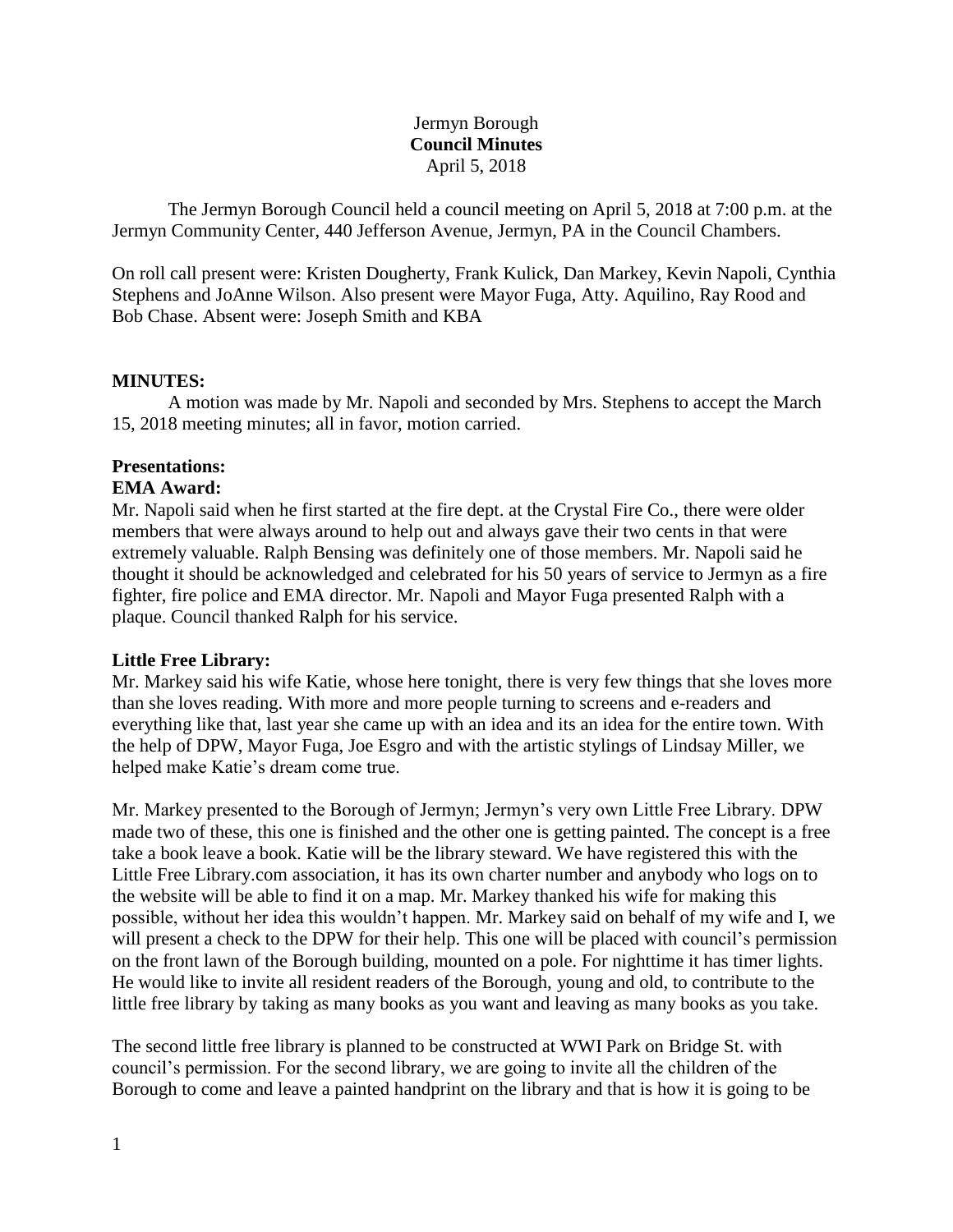decorated. We will write the names of the children on the handprint so when they grow up and come visit the library they can easily remember how young they once were.

Mr. Markey formally asked council to accept this gift and for permission to construct the libraries in their planned spots at the Borough building front lawn and WWI Park. Mr. Napoli seconded. All in favor; motion carried. Mrs. Wilson offered a suggestion, down at the WWI Park, would you work with the Shade Tree Commission, they will be more than happy because they like the idea.

*Shaun Markey - 299 S. Washington Ave:* Suggested we should put a sign that says "suggested books" and put a pencil on a string on the little library. When people come they can write down books they would like to have in the library.

Mr. Markey said just to clarify, this would be for children's books as well, children are welcome and encouraged to take part in the free little library as well.

Katie Markey said Lindsay Miller couldn't make it tonight and thanked her for the artwork she did on the little free library.

## **Public Comment:**

*Kaitlin English- Lackawanna County*: Arts and Culture – Arts Thrive in Carbondale. Artists participating will be able to present their various talents. Saturday May 26<sup>th</sup>, 2018 10am to 3pm, Carbondale, various locations and venues through the city.

4H Information Night at the North Pocono Library – April 24 at 6pm

2018 Scranton Armed Forces Parade Saturday May 19, 2018 at 11am.

*Donna Stackel-* Whoever took the initiative and installed the new pa system, she thanks them very much and she is sure everyone else does. She took a peek into the Borough office and she was totally impressed because it never looked that good. Mr. Markey said Mayor Fuga installed the new sound system, we still have to put some more speakers, maybe some of the ceiling speakers. We had a little issue last night at the County Commissioners meeting, they had us turn our sound system down so they can turn theirs up. Theirs is to record the audio. The audience had a little trouble hearing last night, maybe if we get a couple of those speakers, we can turn this down maybe a little bit.

### **Correspondence:**

Mr. Kulick said we received our annual bill for the Lackawanna Heritage Valley, we haven't paid in 4 years, I don't suspect we will pay this year.

LCAB has a meeting on Thursday May 17, 2018.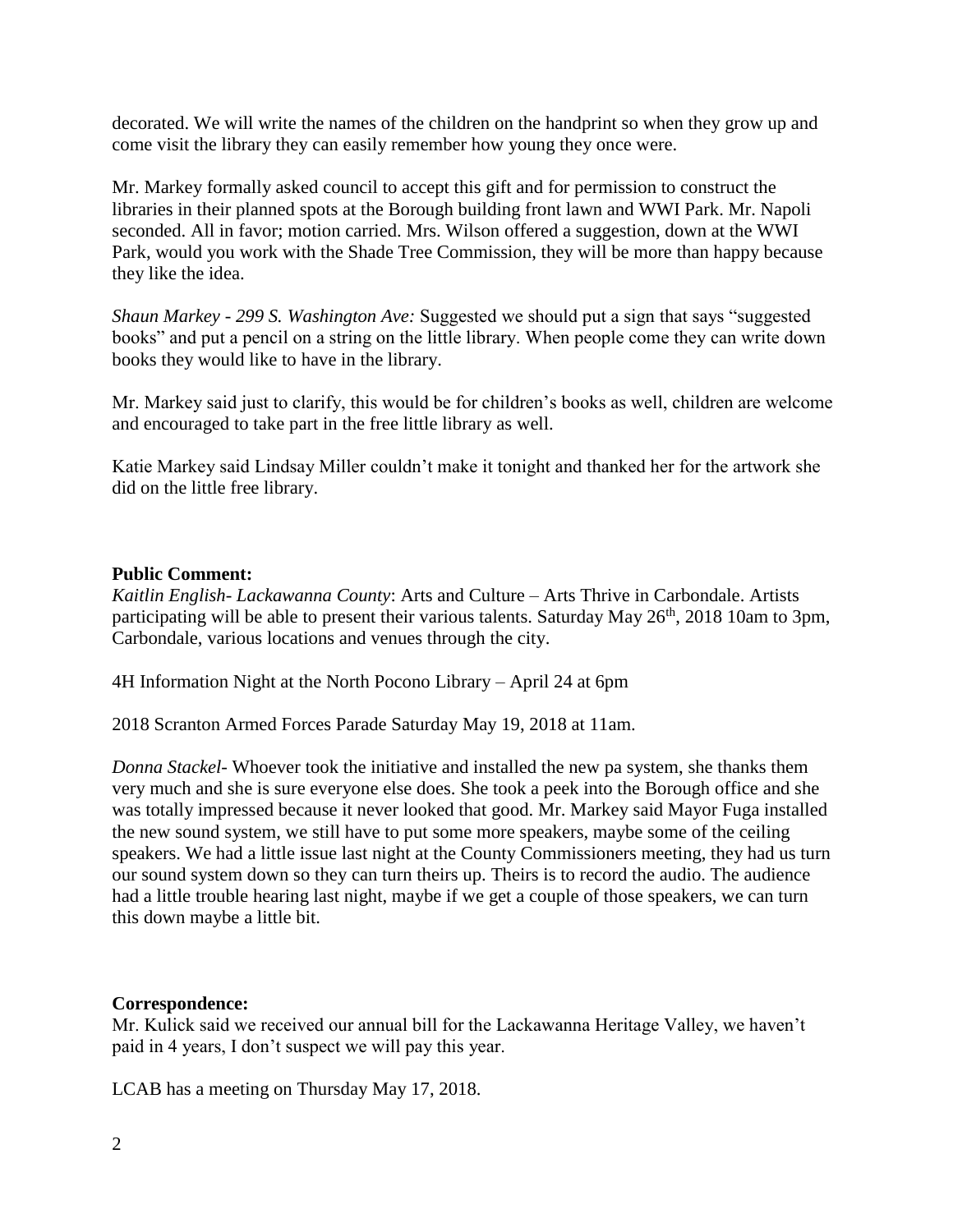## *Letter of Resignation:*

Mr. Kulick read a letter from Mr. Joseph Smith. Mr. Markey made a motion to accept Mr. Joseph Smith's letter of resignation effective April 5, 2018 with regret, seconded by Mr. Napoli. All in favor; motion carried.

Mr. Kulick said we have 30 days to appoint a replacement. Either at the next meeting or the first meeting in May. Mr. Kulick said we don't think we need to advertise it in the newspaper. We can put it on the Borough's Facebook page. Mr. Markey said word will get around enough. Mr. Kulick said anyone interested in applying for the open council position, please submit your letter of intent by April 25, 2018.

Mr. Kulick thanked Mr. Smith on behalf of council for his years of service. Mrs. Wilson said he served approximately 8-10 years. Mr. Kulick said he was our Finance Chairman.

## *Letter- Bureau of Waterways:*

Mr. Kulick said it is more red tape. We will talk a little more about the creek project later in the agenda. We had a discussion last night with the commissioners.

# **Sewer:**

Mayor said last Friday we had a company come in and run the camera in the Garfield sewer area, where Andy Whititak was having a problem; in that stretch. They found that there is probably about 100-150ft sag in the pipe. Also, the way it was installed, the normal pipe that they use is called sdr and they went from sdr to regular white pvc pipe back to sdr and there is so many joints in there, it's pretty bad. Basically, where they put the white pipe pvc, it's crushing down. Eventually it is going to have to be replaced, now that we know what we are up against, we can put it on a maintenance program to keep it from having problems but eventually it's going to have to be replaced. There should have been oversight when it was put in and there wasn't. Basil Kleha asked how many feet? Mayor said it runs from the one manhole on the first road going up to Raymond all the way down to the corner of Bacon and eventually we will have to do going out to Lincoln too. That isn't as bad as this. He remembers watching the video in front of Ray Rood's, there are sags in there but that one is all sdr pipe, it's not to bad. But this is really a problem because the pipe doesn't even fit the right way.

Lou DeMarco asked if we own all of it. Mayor said yes, we own all of it. There was no oversight when it was put in. Ray Rood asked who was supposed to oversee on the Borough's behalf. Who can the Borough go after that was supposed to oversee it? Mayor said he doesn't know, whoever was involved in the process when it was put in and whoever did it and approved it. Apparently, they must have thought because it was new that there wouldn't be a problem and they just let it go. Mayor said that was the reason why we were having the grease problem because it was a sag and it was laying in there. Lou DeMarco said wth the little bit of land that there is left to develop, we should watch. Mayor said it has to be addressed and from here on out we have to have someone inspect these projects whether it is big or small.

Mr. Markey said this also solves the mystery of the grease, it was that big sag clogging it all. Mayor said Mike from American Rooter said it isn't something that has to be done today, we can put it on a maintenance plan but we will eventually have to do something. Mr. Markey said we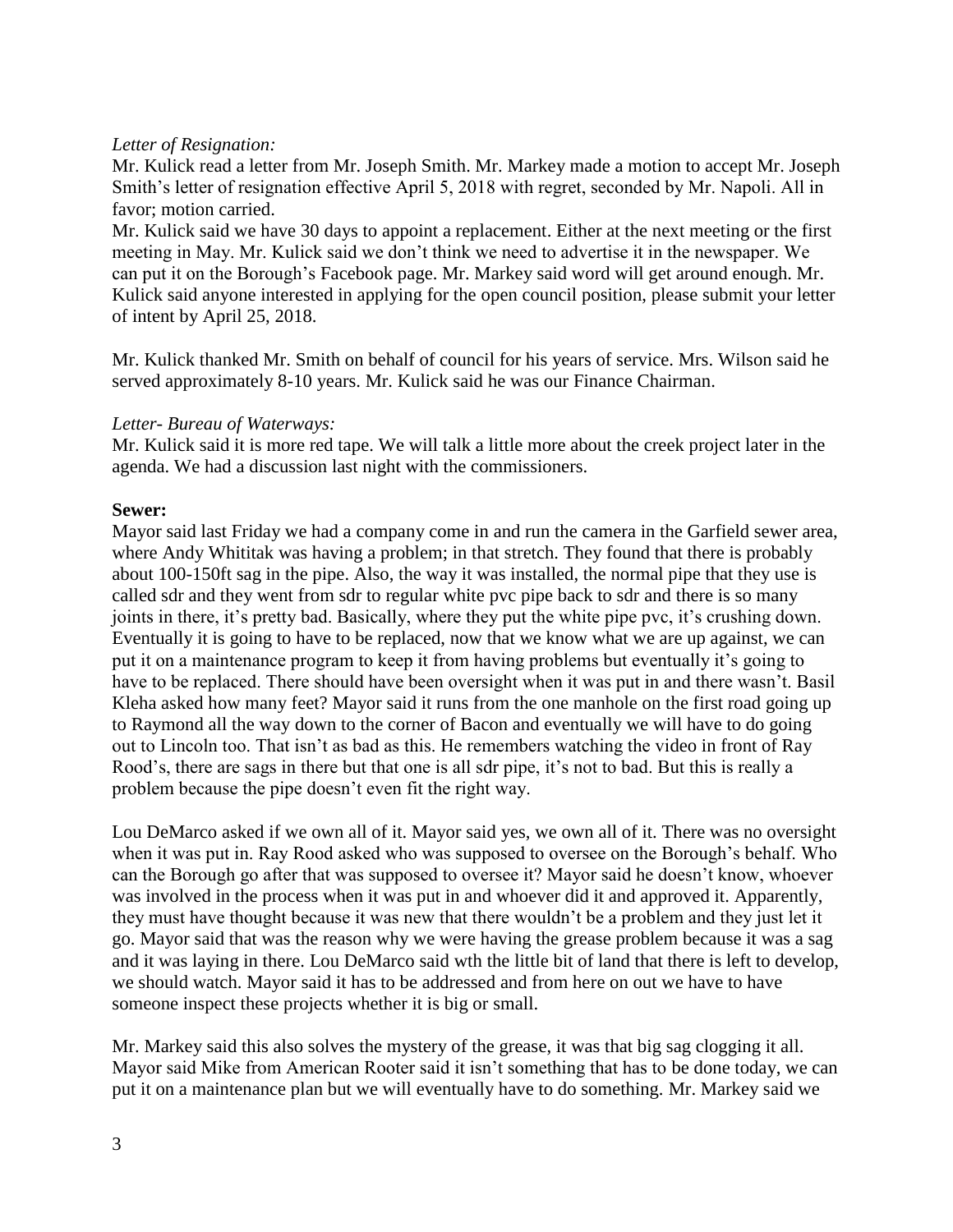have some problems here. Mr. Kulick said the next step in this whole sewer issue is we need to camera the woodlands so we find out what we are dealing with there. We do have the grant for the \$140,000. Once we understand the severity and the problems in the Woodlands, we may try to manipulate that grant a little bit to help us out with the other problem.

Mr. Markey said he said this a couple years ago, with the sewer system that we own, council should look into the idea, we probably can't sell our sewer system because it's not attractive its just a liability. He thinks council should look into the possibility of a waste water management fee, to handle things like this. It's like what we were telling the commissioners last night, we are trying to operate on a \$600,000-\$700,000 budget and now we have underground infrastructure we have to replace. We can't rely on grant, we are applying for everything we can. We should at least entertain the idea. Mr. Markey said he knows that it is going to hurt some people because we can't pick and choose who we charge the fee too and a lot of our residents are using the Lackawanna Sewer Authority. Mr. Kulick said everybody is paying that fee. Mr. Markey said we are going to have to look into something along the same lines, not saying anything big, he isn't saying let's charge \$100/yr. fee. We have to figure something out. We have to look towards the Woodlands, we have a grant for phase 1, are we going to get a grant for phase 2 or 3. If that sewer holds up right now, is it going to hold up 10 years from now. Lou DeMarco asked how many houses are on the sewer the Borough owns. Mr. Markey said we can figure it out because we have maps of the sewers. Even if its 100 buildings out of 900, we can't just go and say these 100 buildings are going to get the fee, we would have to charge it to all 900 buildings in town. Which is the unfair part, but like Mr. Kulick said even if you are using the Borough sewers, you are still paying your waste water management fee to the Sewer Authority.

Mr. Markey said it is something we should think about. He wanted to look into the idea of possibility selling our sewer system. The former solicitor put his feelers out and there wasn't much of an appetite for that because it's not really an attractive sale. Its not really an asset because it doesn't come along with a fee or anything like that. Mr. Kulick said we will have the solicitor look into what is required for the fee.

#### **Roads:**

Mr. Markey said everyone knows what kind of shape Jermyn roads are in and everyone knows what kind of shape Jermyn roads were in 2 years today when we were longing for a big paving project which we got towards the end of 2016. Now our newer roads, because of the harsh winter and the freezing and thawing, we are starting to see some cracks. With the road conditions and the shape that they are in right now, he thinks we are in a pretty good spot right now. Mr. Markey said he thinks we need to continue to go down that path of being at a good shape with these roads. Roads are probably the Borough's biggest asset and they are probably the biggest complaint when they are not good. In order to keep them running smoothly, a lot of times what the DPW will go out and do is they will go out and try to seal the cracks with tar.

The tar buggy and the system that we currently have, we do have a tar buggy that we bought a couple of years ago. We have some pour pots that the DPW uses. The tar has to heat up to around 400 degrees and then these guys are out dumping the 400-degree kettles on the roads. Mr. Markey said Mrs. Dougherty is in Human Resources and asked if that is a huge liability. Mrs.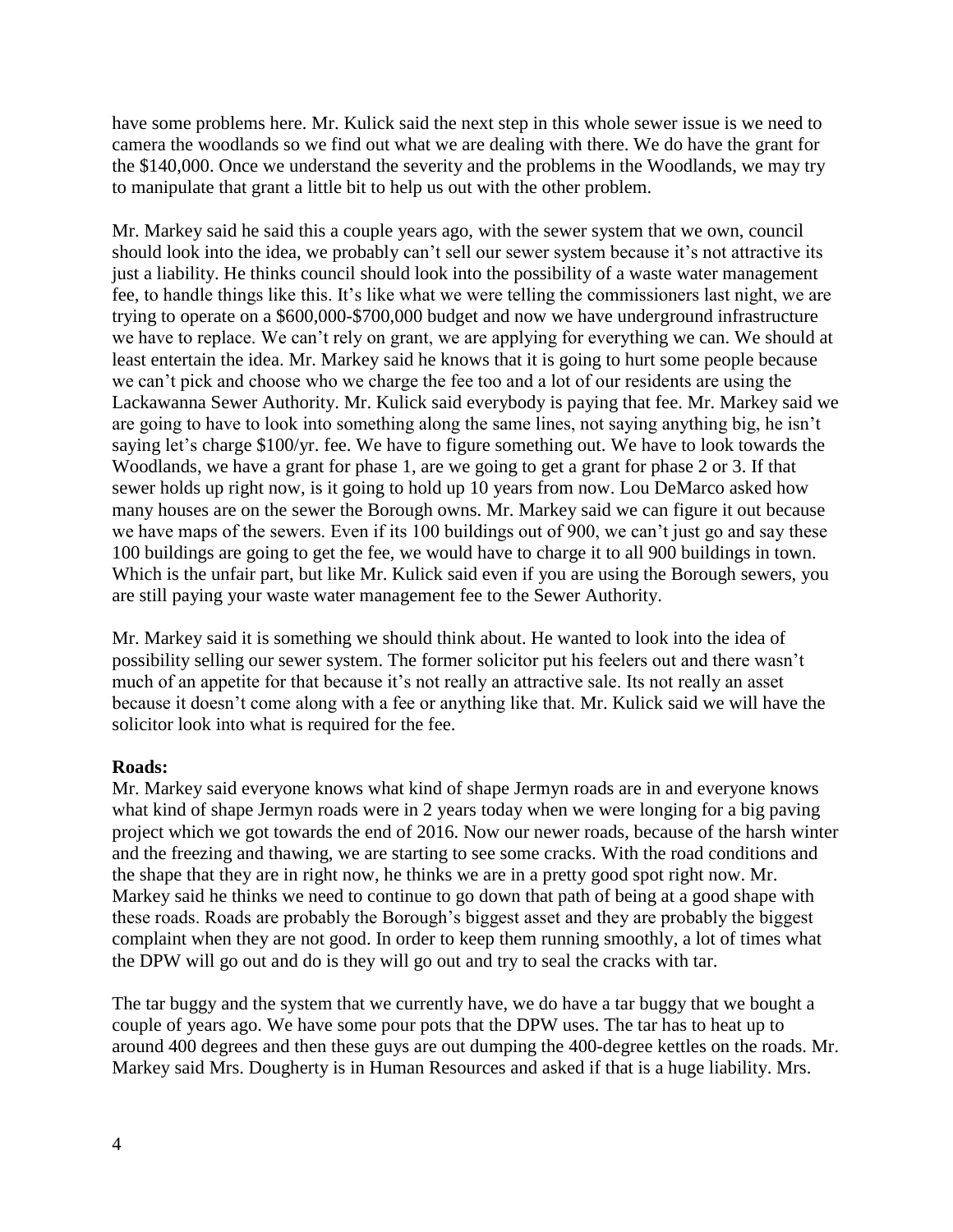Dougherty said yes. Mr. Markey said in the eyes of safety that is not good at all. We could open ourselves up to some big workers comp. claims if anything ever went wrong.

Mr. Markey said he wants to propose is a crack sealer that we have actually been looking into here. Mr. Markey said the mayor took a walk a couple of weeks ago and took a bunch of pictures of the cracks and in some of the newer roads. Mr. Markey passed around pictures. Mr. Markey said this would use about half the tar we are currently using. When we buy tar by the pallet, it would get us twice as far as it currently does. We waste a lot of tar with the way we currently do it. If we have this wand with this crack sealer we are able to regulate and fluctuate how much tar we are putting in there. We are sealing the crack right then and there with the wand. Mayor said it does a better job because right now when we do it, we are just getting it into the crack but you should overlay it. To do it the right way a tar kettle like what we have, you would need 4 people because you have to have someone pouring it, cleaning out the cracks and somebody going around and squeegeeing all the cracks. It is very labor intensive and time consuming. With the new ones you can control the temperature. Mr. Markey said it is time to start investing in road maintenance a little bit better and more. We looked into some of these crack sealers and we decided that Stephensen equipment, who we also just leased the new backhoe from and purchased the new chipper from. They came in with the best price.

It is a 75gl. Kettle, right now the price is \$30,591.00. There is a couple of different avenues we can go, we can purchase this over the course of 5 years, which we are given terms that he handed out to everyone. 3.75%. The Annual payments would be \$6,584.71. He crunched some numbers as well and even though this was not included in the 2018 budget, we still have an excess surplus in our liquid fuels account of over \$65,000. That is allocated for things exactly like this, to take care of the roadways. There are two different ways we can go, we can finance it or we can just purchase it outright. The borough secretary stated we can only use 20% of what we get per year on major equip. purchases but will ask to verify. Mrs. Dougherty asked if the amount rolls over each year if we do not use it. Mr. Napoli asked to look into that.

Lou DeMarco suggested to get the roads tested that were just paved. Lou DeMarco said something is wrong for the roads to fall apart. Any work we do, our spec book is written in accordance with the 408. We are going to spend \$30,000 to repair it but spend \$3,000-\$4,000 to look into it, there were two types of inspections – visual and mechanical inspections. Its not fair to us \$500,000 and we are going to spend \$30,000 to fix it. Mr. Markey said he isn't just talking about those roads. Lou DeMarco asked who did the work. Mr. Markey said Wayco. Lou DeMarco asked if anyone called Wayco and ask them to come down and look at it. Mayor said that is a step we have to take, it was just noticed a couple of days ago. Madison was the worst of them all. Mrs. Wilson said if we don't get a proper answer on what we want to hear from Wayco, we can go further. We still need something for our other roads. Mayor said you have to do the maintenance, maintenance is the key. It's sad this didn't happen years ago; the equipment wasn't provided years ago. They probably would not have been in bad shape as they were, we are trying to look towards the future and keep it from happening again. Your roads are an investment, you want to take care of them as best you can.

Ray Rood asked if there is something we can borrow from someone else. Mayor said he doubts it reason being because, Throop just got one not to long ago, they got a bigger one probably \$60,000. He doesn't foresee them wanting to send out their equipment to anybody to use. The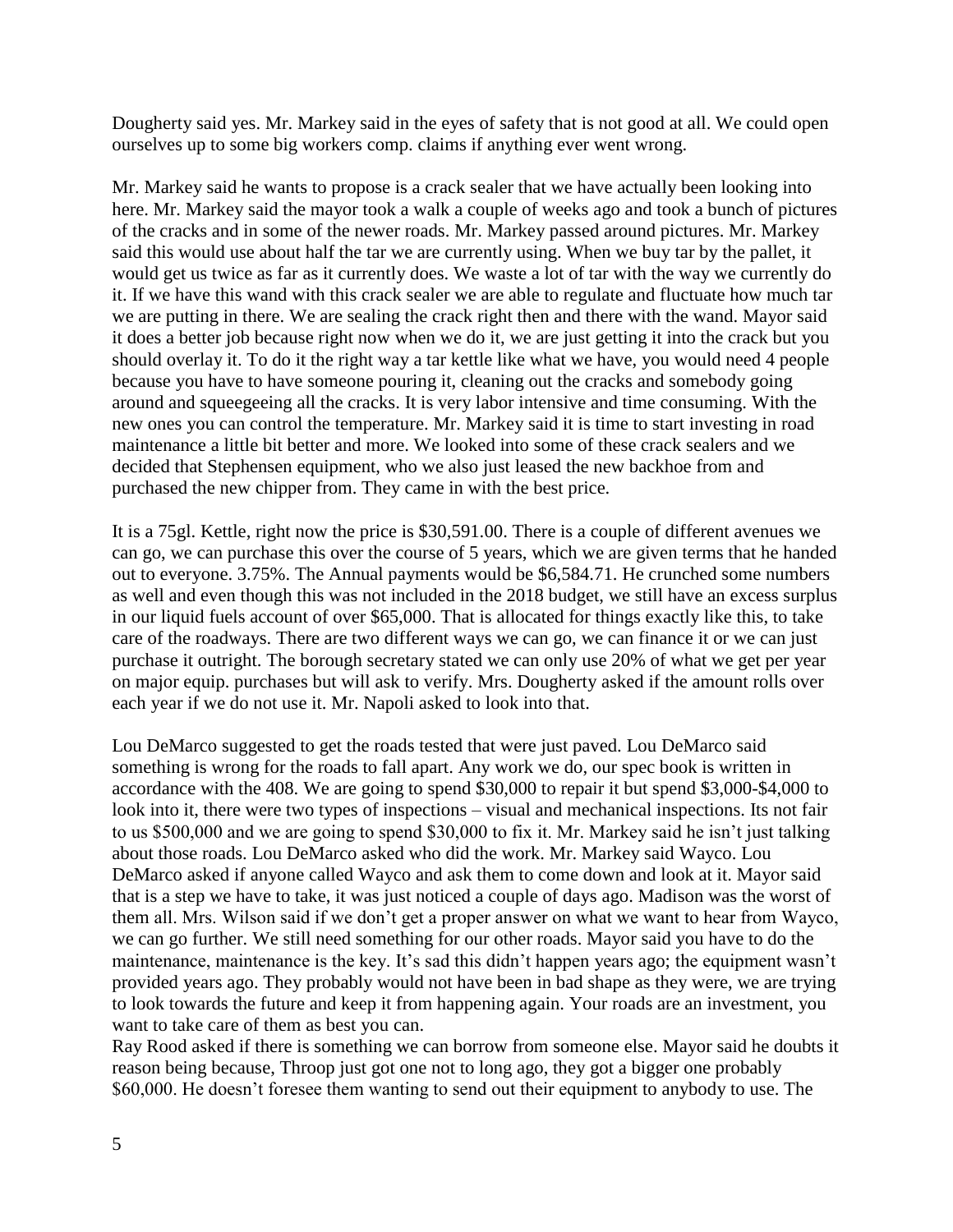damage and liability. We did look at where we can rent one but by the time you are all said and done you are looking at almost \$5,000 for the week, you aren't going to get all of your roads done in a week. Mr. Markey said that is almost our first year's payment. Mayor said its better in sense to own them on your own. We looked at all the angles. He looked at used ones and they are still expensive and you do not know what you are getting. If they have problems you are looking at big money to fix them. Mrs. Wilson asked what about Archbald, do they have one? Would we even consider the two Borough's purchasing it? Mr. Markey said he thinks if we purchase something with Archbald, it will stay in Archbald. Mayor said they have more roads. Mrs. Wilson asked about Mayfield. Mayor said if it breaks when Mayfield had it, Jermyn is spending to fix it. Mr. Napoli said you don't know what they are doing with it over there. Mayor said how we take care of something they may not take care of it the same.

A motion was made by Mr. Markey and seconded by Mrs. Dougherty to purchase the 2018 crack sealer from Stephensen Equipment 5-year terms as listed. All in favor; motion carried.

#### **Woodchipper:**

Mr. Markey asked the solicitor to draw up a release of liability to the buyer. The woodchipper was put on Municibid. A motion was made by Mr. Markey and seconded by Mr. Napoli to sell the 2003 8" woodchipper to Thomas Doley in the amount of \$4,100. Mrs. Stephens asked if he is to come and pick it up. Mr. Markey said he is coming to pick it up and will give us the check before he does. All in favor; motion carried.

#### **Business Ordinance:**

Mr. Kulick read aloud the business registration ordinance. Bob Chase said he was never contacted in regards to emergency services. Ray Rood asked what type of business. Bob Chase said so if someone is a little pc repair shop on the side in their basement, its them too? Next year it will be \$50.00. Lou DeMarco said he owns a real estate company and his address is where he uses to get mail and tax bills, he's a business in the borough and has to pay \$25.00 to register? Is that how it is interpreted? Solicitor said its going to be someone who does business out of the Borough. Someone who uses Borough roads if something is going to burn down, your fictional company isn't going to require any specific Borough services. It's the use of public services. Ray Rood said he has an office in his home, he pays taxes in town, is he going to get taxed again, does he have to pay a fee. The solicitor said we are talking about shops. Mrs. Dougherty said if you have people coming into your business like a retail shop. Mr. Markey said we need to add a section to definitions adding businesses.

Mr. Kulick said the idea is that we want to know what businesses are in town so nobody just comes in and opens some kind of shop and they are in business without a notice. We don't know what they are doing, we don't know what business it is or what they are selling. Bob Chase said it is already in zoning for that, you can't open up a massage parlor in your house, that violates zoning ordinances. It would be shut down immediately. Mr. Kulick said it might violate the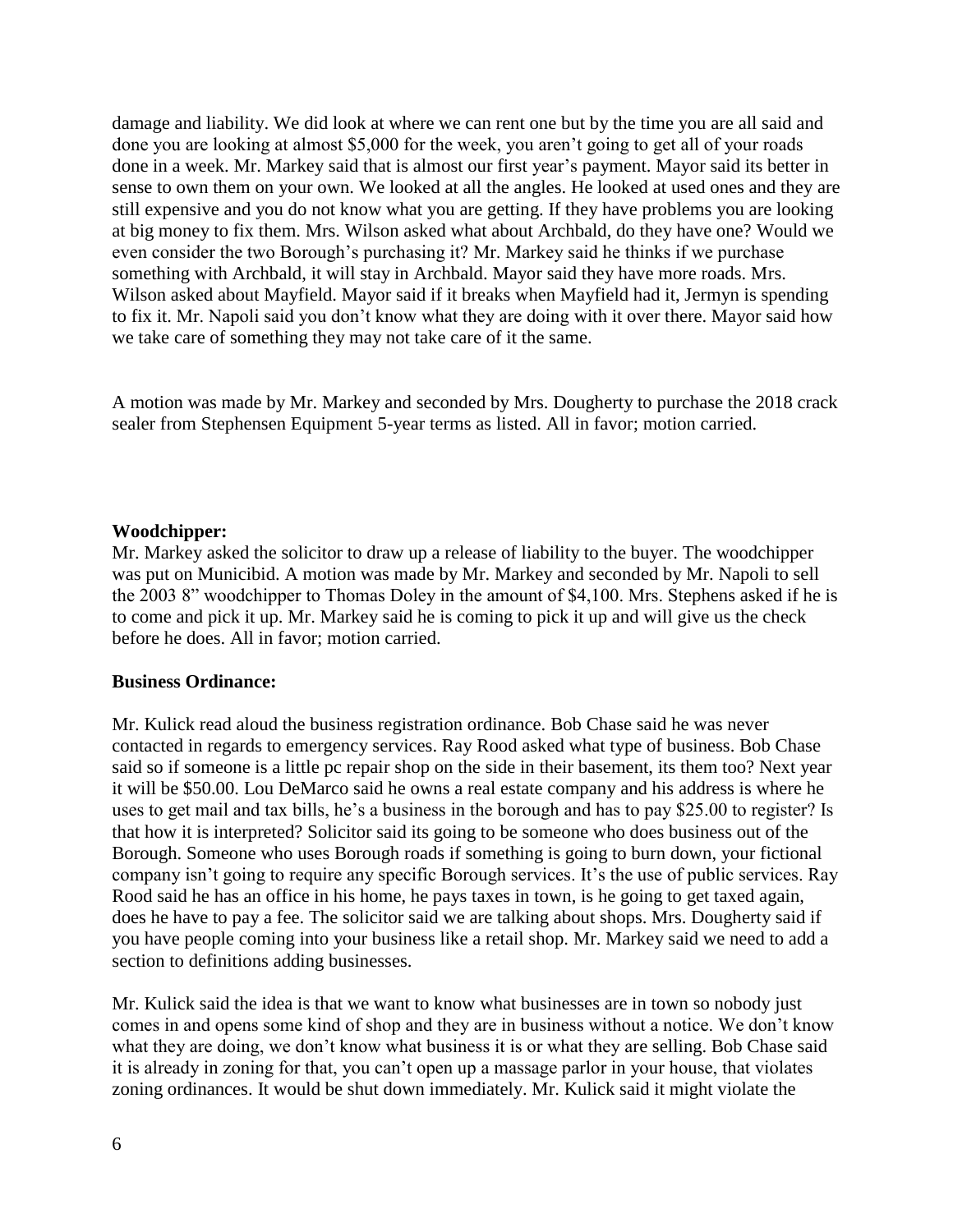zoning ordinance but it doesn't mean we understand wat kind of taxes should be collected from that business, its one thing to be able to pass the zoning rules but to put a business in like a massage parlor or whatever that's one thing, its another thing for the Borough to understand what the business is. We have a right to know that. Mr. Chase said it is something that can be amended in the zoning ordinance, its already in there under what you are allowed to have and not have, based on the community, zoning hearing or conditional use. That is all in there, you can simply make an amendment to the zoning book that is just for simple state of a use permit. Right now, somebody wants a business and its approved its just a matter of me saying yes, its not a matter of applying for a zoning permit because the way its worded. In other towns it's a use permit, you have to get a permit for a use and have to establish that same criteria. Mr. Kulick said that is what we are talking about. You go to most of the towns and you walk into a business place and they have a license or permit from the Borough. Does anybody in Jermyn have that? Issued by the Borough of Jermyn. Mr. Chase said its not in the zoning, it needs to be amended.

Mr. Kulick said this town has a right to know what is going on. Mr. Chase said it should be established through zoning because that is what it is under, it's a one-time fee. It shouldn't be something that is every year, or possibly increased like what we went through with the rental properties, it was a \$10 and now it is \$40. Lou DeMarco said you guys may not up it but it leaves other members of council in the Borough to do it. Mr. Kulick said its not the \$25.00, how many businesses are in town, we aren't going to generate a million dollars in revenue. Somebody shouldn't just be able to walk into town and hang up a shingle and be in business, it shouldn't happen like that. Whether it requires to change the zoning then change the zoning. It's not the \$25.00. Mrs. Wilson asked if beauty shop is considered a business? Mr. Markey said I would say so, its different from Ray's. Ray has customers come into his business so does the beauty shop but the beauty shop also has chemicals and dyes that when the police and fire dept. go in there, they kind of need to know what they are dealing with. Lou DeMarco asked how we are going to identify all these businesses to register them, the honor system? Mr. Napoli said we thought that is what would be achieved by the \$25.00 fee, basically yes, the honor system.

# **Shade Tree Ordinance: Amending**

L1. Upon notice to the Landowner by the Borough and/or its designee, the Landowner shall trim, remove, or otherwise maintain trees or other vegetation within thirty (30) days of said notice.

L2. If the Landowner does not comply with Section L1 herein, the Borough, DPW, and/or its designee may complete the required and/or recommended trimming, removal and/or maintenance, the cost of which will be charged to the Landowner at the rate of \$100 per hour.

Mr. Kulick said if there is a problem with trees or vegetation on your property and you are instructed to fix it, you have 30 days to fix it. You can hire your own person, if you don't do it, we will do it and will charge you for it.

A motion was made by Mrs. Wilson to accept and advertise the amended Section L1 AND L2 shade tree ordinance #5-03 as amended, seconded by Mrs. Dougherty. All in favor; motion carried.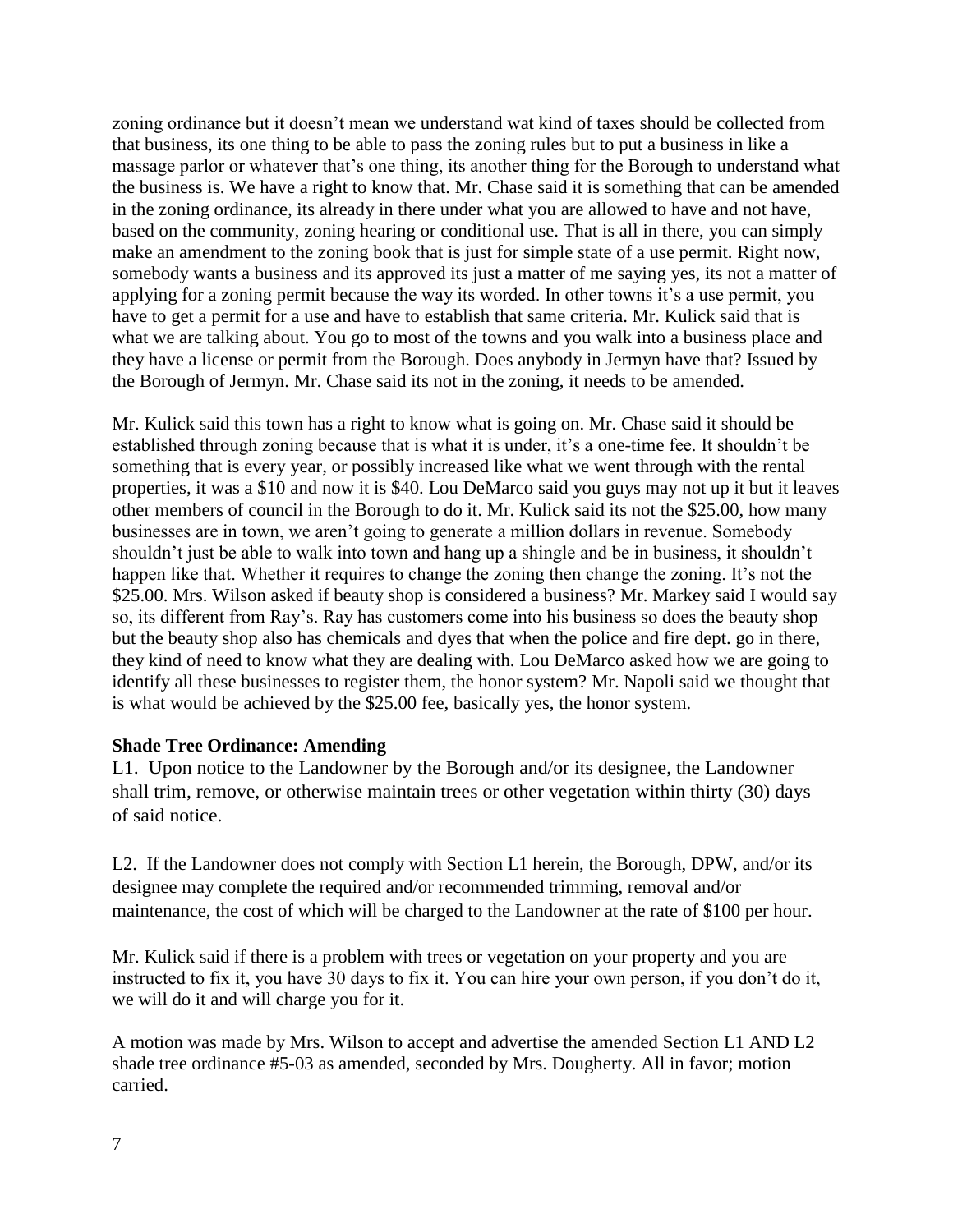Mrs. Wilson asked about Section A. is wrong on this one. It should be 7 members. That was the original then we amended the next ordinance.

### **Recycling Ordinance:**

A motion was made by Mrs. Dougherty and seconded by Mrs. Wilson to pass ordinance 7-18 Recycling Ordinance. All in favor; motion carried.

*Fee Requirements Zoning hearing –* If you file an appeal for the zoning board it is \$500 plus costs and if you have to file with the court of common pleas, you do not pay for the Borough's legal fees.

*Grants:* We have the grants coming up, one for the truck and one for the sewer. We have to pay for it first and then get reimbursed. We are looking at various ways. Mr. Kulick said the easiest way is a revenue anticipation loan. We go to the bank and say we have this grant and we need the money and we pay them pay back within 60 days or whenever it is. Its not a loan so we don't go through the state.

*Summer Gym Attendant:* Mr. Kulick said last year in the budget we included for this year some funds to hire a college, preferably college or it could be high school kid to man the gym. We want to hire someone that can be creative and do some crafts and help the kids. We give preference to Jermyn resident. Mrs. Wilson asked if it was 5 hrs. a day. Mr. Kulick said he would have to look it up.

*Garbage fee violators:* Those who have not paid have been given notice, if your garbage isn't picked up tomorrow that means you didn't pay your garbage bill.

### **New Business:**

Mrs. Wilson said we now have Vonage for our main telephone in the office, she doesn't see any advantage over Adam's. The police dept. has Adam's. Mrs. Wilson said she would really like to go back to Adam's, maybe we can get a discount and put our phone system on Adam's. We can have a hard copy/fax machine which we have plus the e-fax. Mrs. Wilson said she thinks we get more services from Adam's than we do Vonage. Mr. Markey asked what services we get from Adams that we do not get from Vonage. Mrs. Wilson said when we have a problem they are here much faster and the police dept. hasn't had any problems with faxes or phones. We can possibly get a discount. Does the fire dept. use Adam's in any way? Mr. Napoli asked if we are having issued with Vonage? Mrs. Wilson said she thinks it's a horrible system, the phone in the Lions/Legion Room doesn't work, a lot of times if you don't have your cell phone you can't call out and that phone you can locally call out on. The tax collector she's there, that phone is usable. Ray Rood said when the office calls me and I answer and he tries to call back at that number it doesn't work. Mrs. Wilson said you can not call back on that number. Mr. Napoli asked if we are having problems with the fax. The Borough secretary said only last year when someone needed to fax in an emergency they couldn't fax, other than that no. Mrs. Wilson said she likes Adam's. Maybe if they cooperate with us we can get a reduced price. Mr. Markey said I think we switched because we were saving money. Mr. Napoli thought it was a significant amount we were saving. The police switched over to Adams. Mrs. Dougherty asked why the police changed.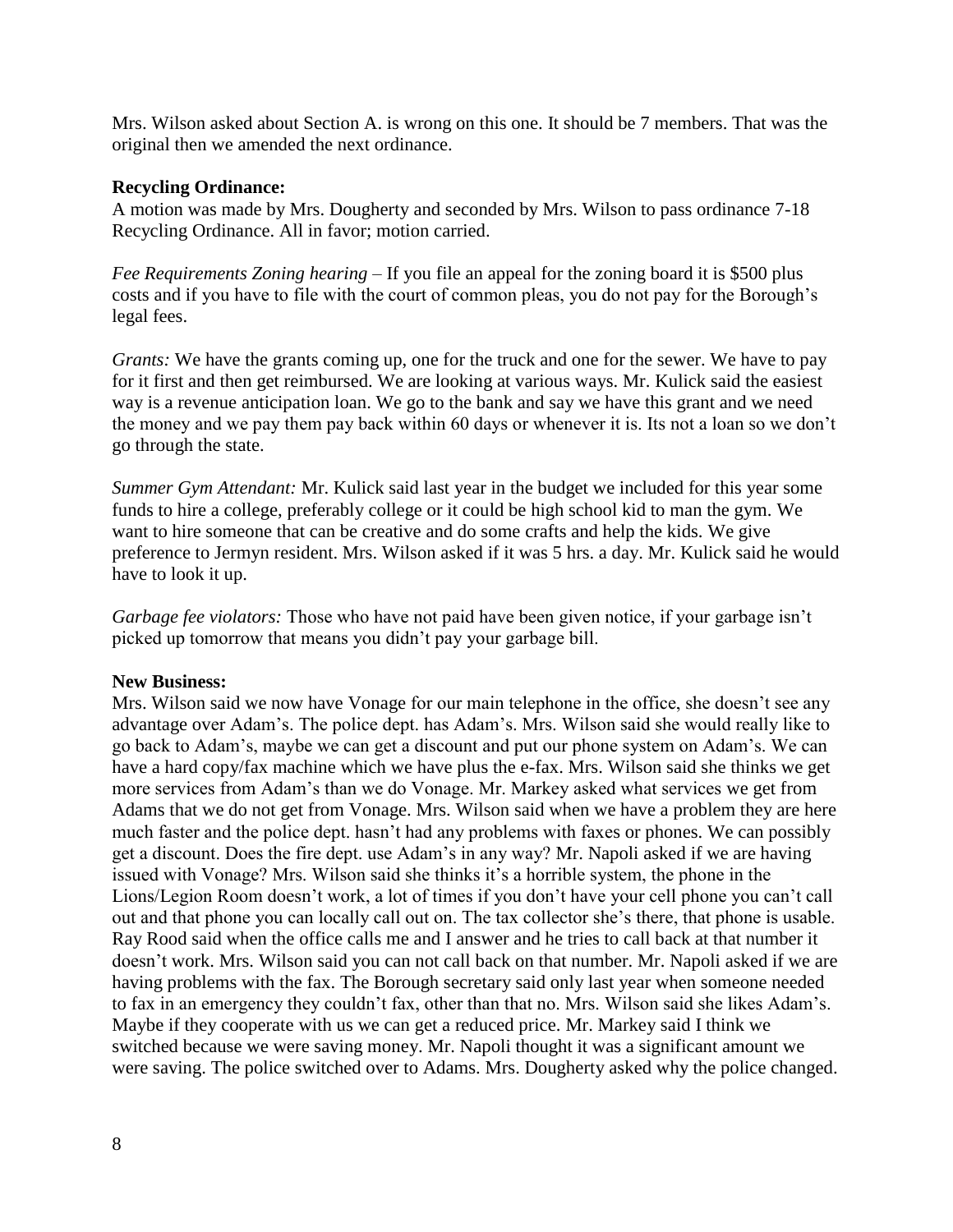Chief Arthur said because there were issues with our fax. Mrs. Wilson said she thinks having it with one and trying to get a reduced rate would be feasible.

Mrs. Wilson said before Cara came we did have a multiple screen and since been moved over to the police dept. and she knows why and that is fine. It is terrific right where it is. She's in this building by herself the majority of the time, if its not a lot of money, she should have a split screen that she can see who is coming in the front door and the side door because she is here by herself. At least she can get up and lock the door. Mrs. Stephens said it is a big building. Mrs. Wilson said she doesn't know how much it would cost or if there is a problem running a wire from the main box to the office. Mrs. Wilson said she thinks it is a safety problem. Mrs. Dougherty asked what screen you are talking about. Mrs. Wilson said the security monitors. Mr. Markey said if your interested in her safety maybe we should replace the Borough office door with one of the clear glass ones like we got for the front and side doors, then she will be able to see anyone who is coming. Mrs. Wilson said being in the office alone all day. Mr. Markey said where the monitor was at when Debbie was in there she wasn't able to see anything unless she was directly looking at it the whole time. Mrs. Wilson said she was able to see it when she was in there. It was on top of the cabinet. Mr. Markey said you can't be looking at your computer your looking at the side all day. Mrs. Wilson said it flashes. Chief Arthur said he thinks the old wire is still over there, you probably just need a monitor.

Mr. Markey said he received a complaint today about the timing on the traffic lights at the intersection. They told him they were coming down Washington at the light going towards town, they were stopped there at that light and then they got the green and as soon as they got the green there was a truck coming down from rt 107 getting ready to go up to rt6. His light turned red instantly and he didn't have time to stop and blew through the red light. This person said if they went when they light turned green they would have got hit. They said the truck was not speeding. The light going from north and south on 107, it is red way to long. Mr. Markey asked Chief Arthur if there issues with timing. Chief Arthur said he has not noticed it himself. Mayor said that whole intersection is on us, even the timing. We would have to get someone who knows what they are doing to do the timing but that is all ours.

Mr. Kulick said he believes we are in a position to ready to submit the grant for the gym floor. Mrs. Dougherty said she wants to have Dennis tell her he's comfortable with this quote, his only concern was knowing they are COSTARS he doesn't feel like they would have any fees associated with the project. He wasn't comfortable with it not addressing the increase in the floor height. Mr. Markey asked when the deadline is. Mrs. Dougherty said May 30.

Mr. Kulick said the finance committee with the departure of Mr. Smith, he is going to appoint himself to that committee and he will chair that committee.

Mr. Kulick said there will be detailed story in the paper tomorrow regarding the rushbrook creek project. He spoke with the reporter today. As he mentioned to the Commissioners last night, asking for their help he isn't sure what they can do. They suggested to call a meeting with Senator Blake. We have had lots of meetings. We have some detailed letter here. Mrs. Dougherty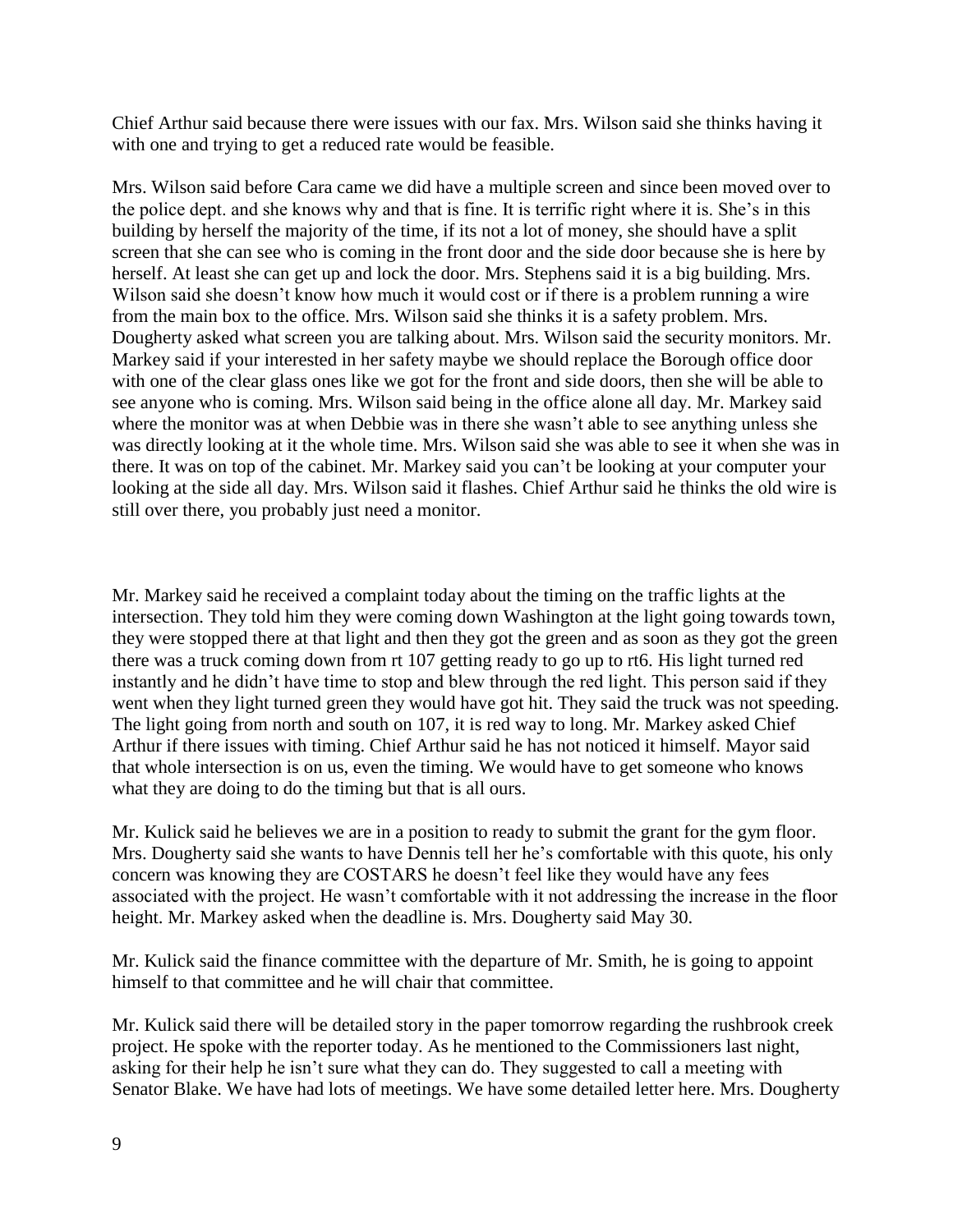said that was the letter they had to have in by March. Mr. Kulick said which means to me like we need a bunch of more stuff. The best case scenario, the last time they talked about it was 2021- 2022. Mr. Kulick said its his view that it may be time to try and force the hand of somebody to do something different, we can not wait for this project and by the time it happens we will not be able to afford to pay for it, grants aside. We have the \$385,000 in grants and Senator Blake has publicly stated that he would help get funds to pay for whatever else the Borough has to come up with. It also means that we have an ongoing obligation going forward to maintain that, \$15,000 a year deal. Mr. Napoli said the \$385,000 that was put aside for us, the cost to do that by 2022 would cost over \$650,000 instead of \$385,000. Mr. Kulick said when and if the Commissioners call that meeting he is going to ask some people to come along and he would like to see them look at some other alternatives.

Mr. Kulick said go and clean everything on top up. Do we need to incur all these costs and do we need to sit another 5 years with the situation with the way it is and there is no guarantee it will be done in 2022. He is almost willing to bet it won't, it will go on forever. The next 100-year flood will be here. He thinks we need to look at something be done at the upper end. He wants the solicitor to look into us backing out of our sponsorship agreement. Ray Rood said a lot of the problem is the upper end, it needs to be cut and cleaned.

Mr. Kulick said he thinks its time we look at other alternatives. You drive up going towards Heart Lake, just look at it. You look at that creek, its terrible. Mayor said you have to remember, once this project goes through it is going to protect us from a 100 year flood event but if we get a 150 flood event, we are back in the same boat. When he was still on council, he asked that question and they said there is no guarantee even with a 100 year event. Everyone is going to get a false sense of security. Years ago one of the options DEP came up with was a dry dam at the site of where the old dam was up there. A lot of people didn't like that idea because of the maintenance aspect of it. As this progressed more, what you have to understand is if they do this project, the maintenance is going to be ten times worse here than it would have ever been up there. Mr. Markey said and it all falls on us. Mayor said when they put that trash rack up by the tan bridge, we are going to be responsible for that. Every highwater event we have, that trees, sheds etc. flows down is going to block that and the concern he is when that happens is it going to cause more flooding, we do not know. The dry dam scenario would probably be a better scenario for us. Mayor said he doesn't see concrete walls being the answer, unless they do something up there. Mr. Napoli said when r. Kulick stood up and spoke with the Commissioners, Gary Cavill stood up at the podium and Commissioner O'malley asked what the holdup is on this process and he gave two reasons, DEP and Jermyn still has to acquire easements. Mr. Napoli said he asked the gentleman from DEP to his face is Jermyn holding this up in any way shape or form and he said no. The County said no. They both told us it was the Army Corp of Engineers getting back to DEP holding this up. Mr. Napoli said what makes him upset is that he really doesn't think any one is talking to anyone.

Mr. Kulick said as far as the financial part of this, its nice that Senator Blake stood up and said he would help us get whatever money we need, by the time this starts he probably wont even be the Senator.